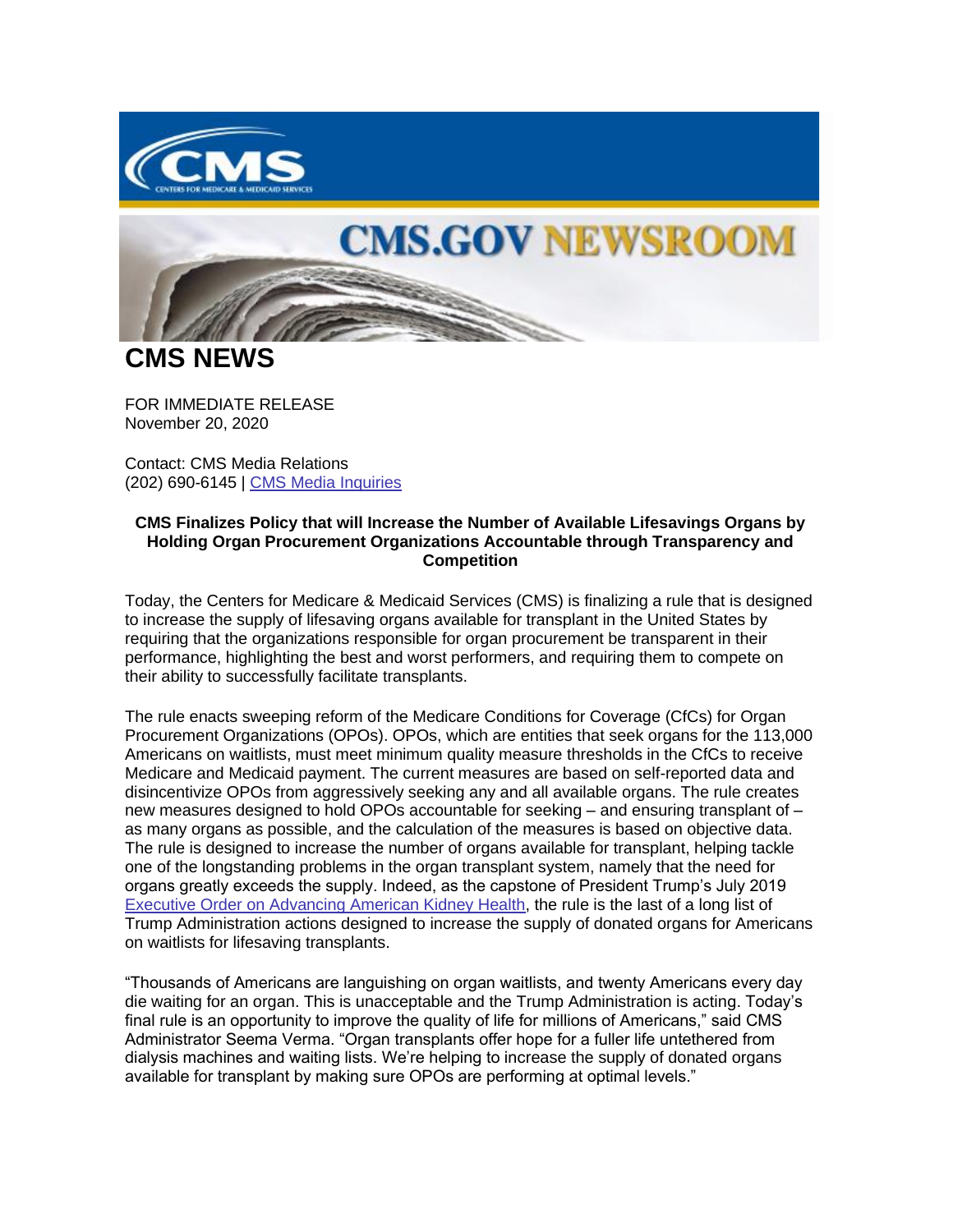Under current rules, OPOs must meet minimum thresholds of two of three outcome measures: the donation rate of eligible donors, the observed – or actual – donation rate, and donor yield (meaning the number of procured organs donated per donor). The existing measures are calculated using data self-reported from OPOs. CMS had heard from stakeholders that these measures and the self-reported data disincentivized OPOs from seeking as many organs as possible, like less-than-perfect organs that would nevertheless be lifesaving for some recipients. CMS is replacing the existing three quality measures with two new measures, and calculating them based on objective data. The first new measure is a donation rate measure; it measures the number of organs an OPO has procured from eligible donors in its donation service area. It is designed to ensure OPOs pursue all potential donors, even those only able to donate one organ. The second measure is an organ transplantation rate measure. No longer will OPOs be required to simply procure an organ; it must actually be transplanted. This creates an incentive for OPOs to transplant and use all viable organs. The measures are calculated using objective data from the Health Resources and Services Administration (HRSA) and the Centers for Disease Control (CDC). Under the new rules, underperforming OPOs will compete for their organizational contracts – which are necessary for them to function as OPOs – and the worst performers will be unable to renew their contracts.

The number of Americans on waiting lists far exceeds the number of available donor organs. The long wait for organs can be devastating for patients and families, especially those suffering with kidney disease. Many of these patients progress to late-stage kidney failure, face high mortality rates, only have treatment options that are expensive and do not produce an acceptable quality of life, and, perhaps most disappointing, are unable to receive transplants because there are not enough kidneys donated to meet the current demand for transplants. This final rule directly benefits each person currently waiting for a transplant because it will increase the supply of available organs by encouraging OPOs to procure as many organs as possible, a goal of the President's Executive Order.

A key part of the organ donation system, OPOs are non-profit organizations responsible for evaluating and procuring organs for transplant from deceased donors. These organizations also provide support to donor families, clinical management of organ donors, and professional and public education about organ donation. Currently, there are 58 OPOs in the United States, each assigned to its own DSA. Several government agencies, including CMS, regulate different aspects of the U.S. organ transplant system. Federal law tasks CMS with conducting surveys of OPOs and recertifying them (no less frequently than every four years) based on whether they meet the OPO CfCs, which include outcome and process measures.

While OPOs are a critical part of the organ donation system in the United States, some stakeholders have argued that many are underperformers and have faced few consequences for their poor performance. Current organ recovery and transplantation measure regulations are outdated and allow OPOs to subjectively report organ recovery rates. For example, currently OPOs can self-report eligible donor pool numbers. This means that they can exclude data for donors that have a lower likelihood of providing a viable organ. This self-reporting means they may be able to manipulate their measure performance in a way that makes it appear better than reality.

The specific areas in which CMS is finalizing changes to OPOs include the following:

• The first measure change is to the donation rate measure. The changes encourage OPOs to pursue all potential donors, even those who are only able to donate one organ.